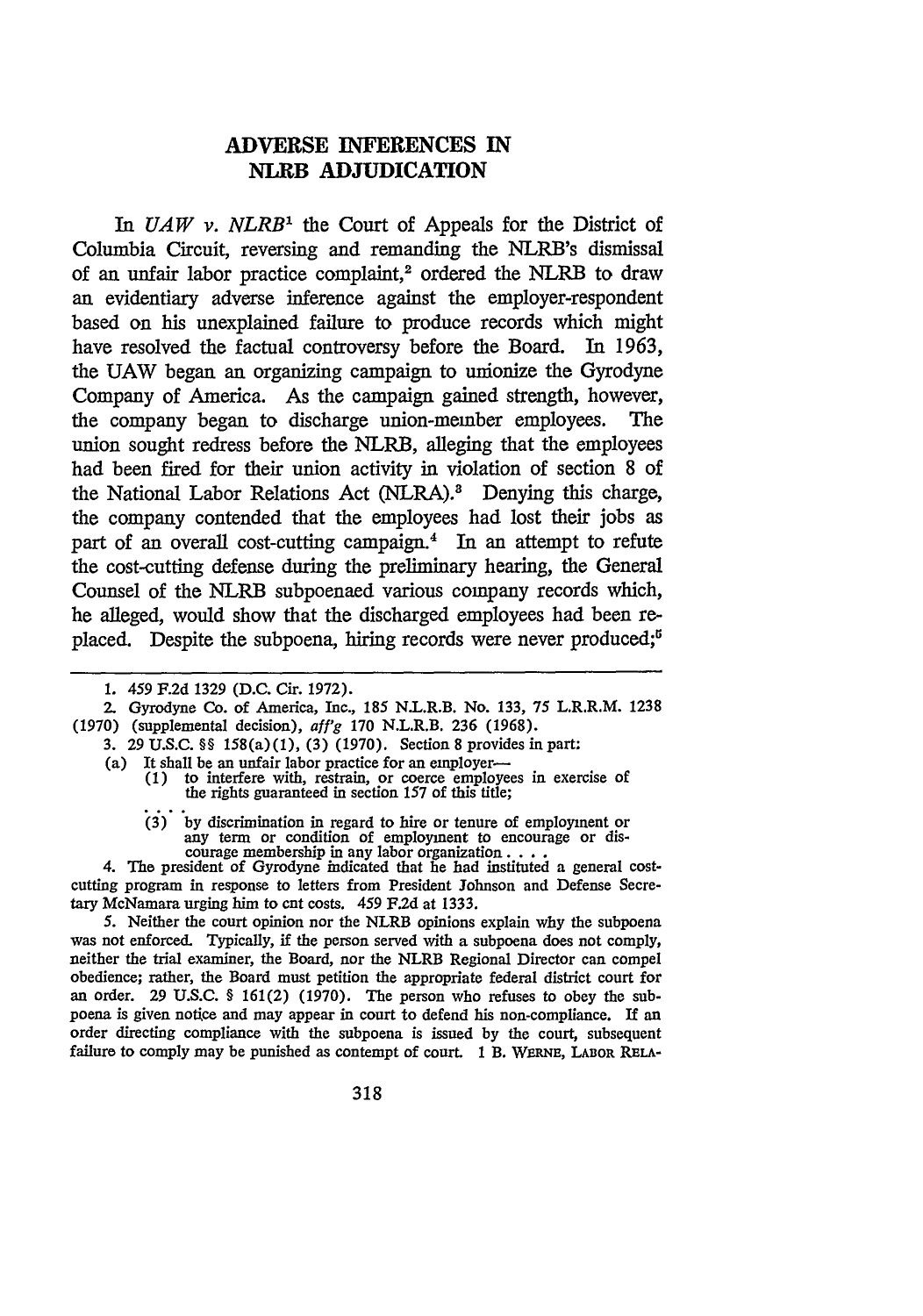the employer did, however, turn over other records dealing with the discharges and gave oral testimony on the matter as well. The trial examiner, finding the employer's testimony reliable and trustworthy, attached no adverse inference to the failure to produce the hiring records. The Board, in adopting the examiner's findings, drew no adverse inference of its own from the non-production of the hiring records, and dismissed the complaint.<sup>6</sup> The union appealed to the Court of Appeals for the District of Columbia Circuit, $^7$  arguing *inter alia*,<sup>8</sup> that an adverse inference should have been drawn from the failure to produce records. Although not agreeing entirely with this contention, the court remanded the case for the Board alternatively to explain its failure to draw the inference, to draw the inferences and reconsider its decision, or to require production of the records.<sup>9</sup> In a supplemental decision, the NLRB affirmed its prior decision to dismiss the complaint,<sup>10</sup> again refusing to attach an adverse inference to the company's failure to produce all the hiring records. The Board found that: (1) the employer's testimony was reliable and trustworthy; (2) the missing subpoenaed materials were not important; and (3) the personnel files, if produced, would not necessarily establish that the discharges were reprisals for the

TIONS **LAW** & PRACTICE § **8.51** (1966). *Compare* **FED. R. Ciy. P. 37** which provides sanctions for failure to make discovery. A party attempting to evade discovery may be subjected to a variety of sanctions including an order (1) requiring that certain facts be taken to be established, (2) refusing to allow the disobedient party to support or oppose designated claims or defenses, (3) dismissing all or part of the action, (4) rendering a judgment by default, or (5) assessing costs and attorneys' fees. If a deponent fails to be sworn in or to answer a question after being directed to do so by the court, the failure may be considered a contempt of court. *See* **C. WRIGHT,** I.Aw oF FEDERAL **COURTs** § 90 (2d ed. 1970).

The reason for the General Counsel's failure to avail himself of the opportunity to secure judicial enforcement of the subpoena was, apparently, his reliance on the statement of the trial examiner that "I will draw my own inferences from the refusal" to produce the subpoenaed documents. Brief for Petitioner at **16,** UAW v. NLRB, 459 F.2d 1329 (D.C. Cir. 1972). Another factor in the General Counsel's failure to utilize the judicial enforcement procedure was apparently the fact that the procedure is "extraordinarily time consuming." *Id.*

6. Gyrodyne Co. of America, Inc., 170 N.L.R.B. 236 (1968).

7. **UAW** v. NLRB, 419 F.2d 686 (D.C. Cir. 1969).

**8.** The union also argued that the refusal of the trial examiner to admit evidence of Gyrodyne's behavior during another union campaign 18 months before was prejudicial error. The court held that the trial examiner's decision was proper. *Id.* at 687.

*9. Id.*

10. Gyrodyne Co. of America, Inc., 185 N.L.R.B. No. **133,** 75 L.R.R.M 1238 (1970) (supplemental decision).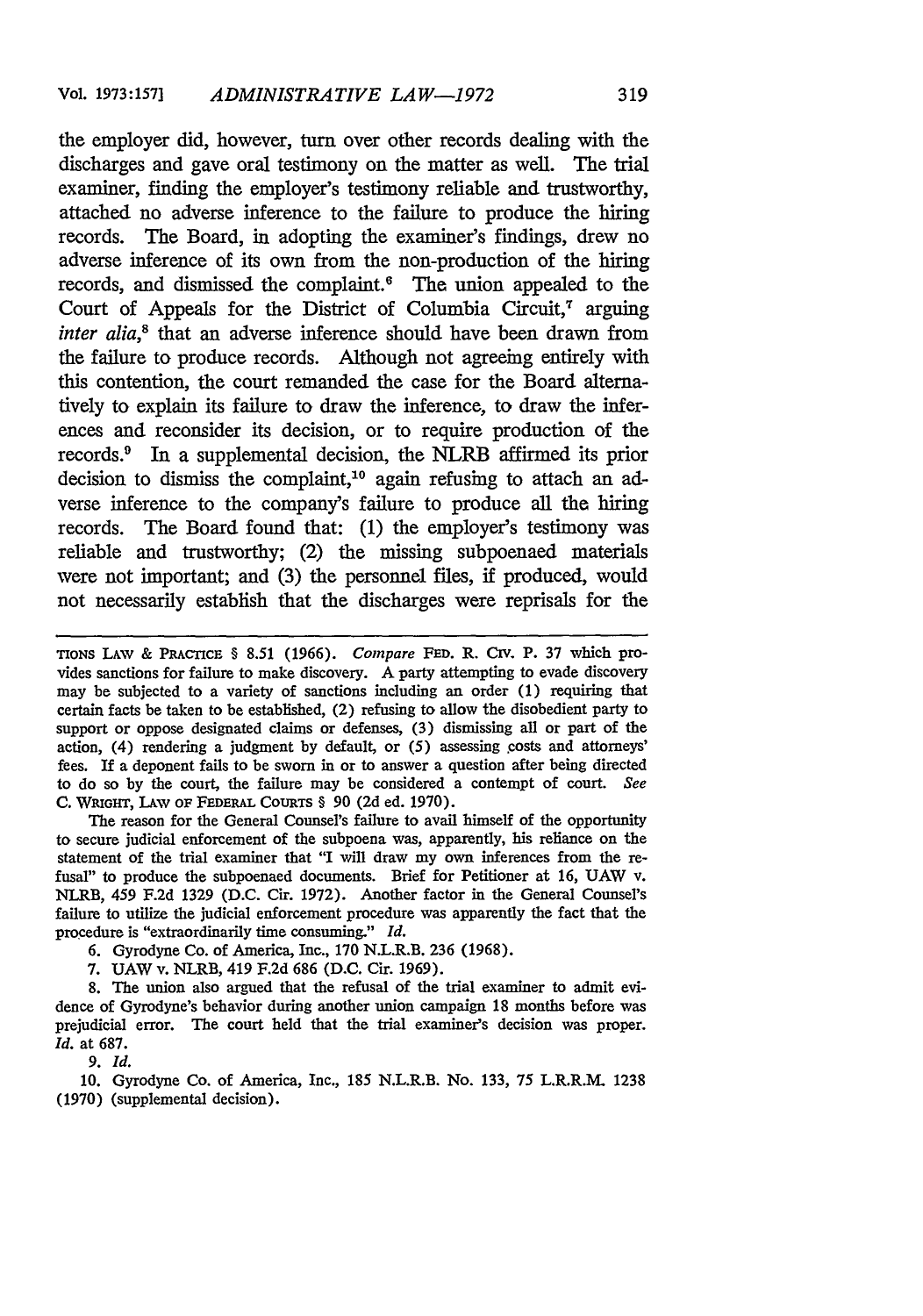employees' union activity.<sup>11</sup> The union, dissatisfied with the Board's refusal to draw the inference, again sought review in the D.C. Circuit which reversed and remanded the action to the NLRB, ordering it to draw an adverse inference.

The adverse inference rule, a corollary to the general concept of inferences, 12 provides that where a party fails to produce evidence within his control which is relevant to an issue in controversy, the trier of fact may infer that the evidence, if produced, would be unfavorable to that party.<sup>13</sup> The policy underlying the use of the adverse inference rule is the achievement of an equitable decision made on the basis of *all* relevant evidence. Upon the failure of a party to produce pertinent evidence without adequate explanation, the conclusion may be drawn that the withheld evidence is unfavorable; therefore, the inference is permitted in order to prevent a recalcitrant party from profiting by his own wrongdoing. The rule, utilized as a rule of evidence in a variety of proceedings, is ordinarily viewed as discretionary in nature.<sup>14</sup> While the rule is also

13. Interstate Circuit, Inc. v. United States, 306 **U.S.** 208, 226 (1939); P.R. Mallory & Co. v. NLRB, 400 F.2d *956, 959* (7th Cir. 1968); Maphis Chapman Corp. v. NLRB, 368 F.2d 298, 304 (4th Cir. 1966); South, Inc. v. Moran Towing **&** Transp. Co., 252 F. Supp. 500, 507 (S.D.N.Y. *1965), af'd,* 360 F.2d 1002 (2d Cir. 1966). *See* 2 **J.** WiGMORE, TREATSE ON EVIDENCE § 285 (3d ed. 1940). *See also* 1 B. JONES, **THE** LAW OF EVIDENCE § 28 (5th ed. 1958).

An adverse inference may arise in a variety of circumstances: when a party fails to call a witness, fails to take the stand as a witness himself, or fails to produce as evidence writings or objects in his possession. C. McCoRMICK, LAW OF EVIDENCE § 272 (2d ed. 1972). The failure to produce evidence in defiance of a subpoena would appear to be a strong reason for drawing the inference. See note 40 *infra* and accompanying text.

14. The permissive nature of the adverse inference rule has been indicated in administrative law cases involving NLRB decisions. In NLRB v. Ford Radio **&** Mica Corp., 258 F.2d 457 **(2d** Cir. 1958), the court, in denying enforcement of a Board reinstatement order, discussed the value of the testimony of a policeman who witnessed activity of discharged employees and communicated his findings to the employer. The court stated:

The contents of this communication were not brought out. However, since proof of motivation of the employer was part of the General Coun-

<sup>11.</sup> **75** L.R.R.M. at 1239-40.

<sup>12.</sup> *An* inference is a proposition, deduction, or conclusion which reason and logic lead the trier of fact to draw from established facts. *See, e.g.,* State **v.** Jones, 39 N.M. *395,* 401, 48 P.2d 403, 406 (1935) ("An inference is merely a logical deduction from facts and evidence."); State v. Nevius, 147 Ohio St. 263, 274, 71 N.E.2d 258, *265* (1947) ("An 'inference' is a conclusion, which by means of data founded upon common experience, natural reason draws from facts which are proved."); Peterson v. Betts, 24 Wash. 2d 376, 393, 165 P.2d *95,* 104 (1946) ("An inference is a logical deduction or conclusion from an established fact.").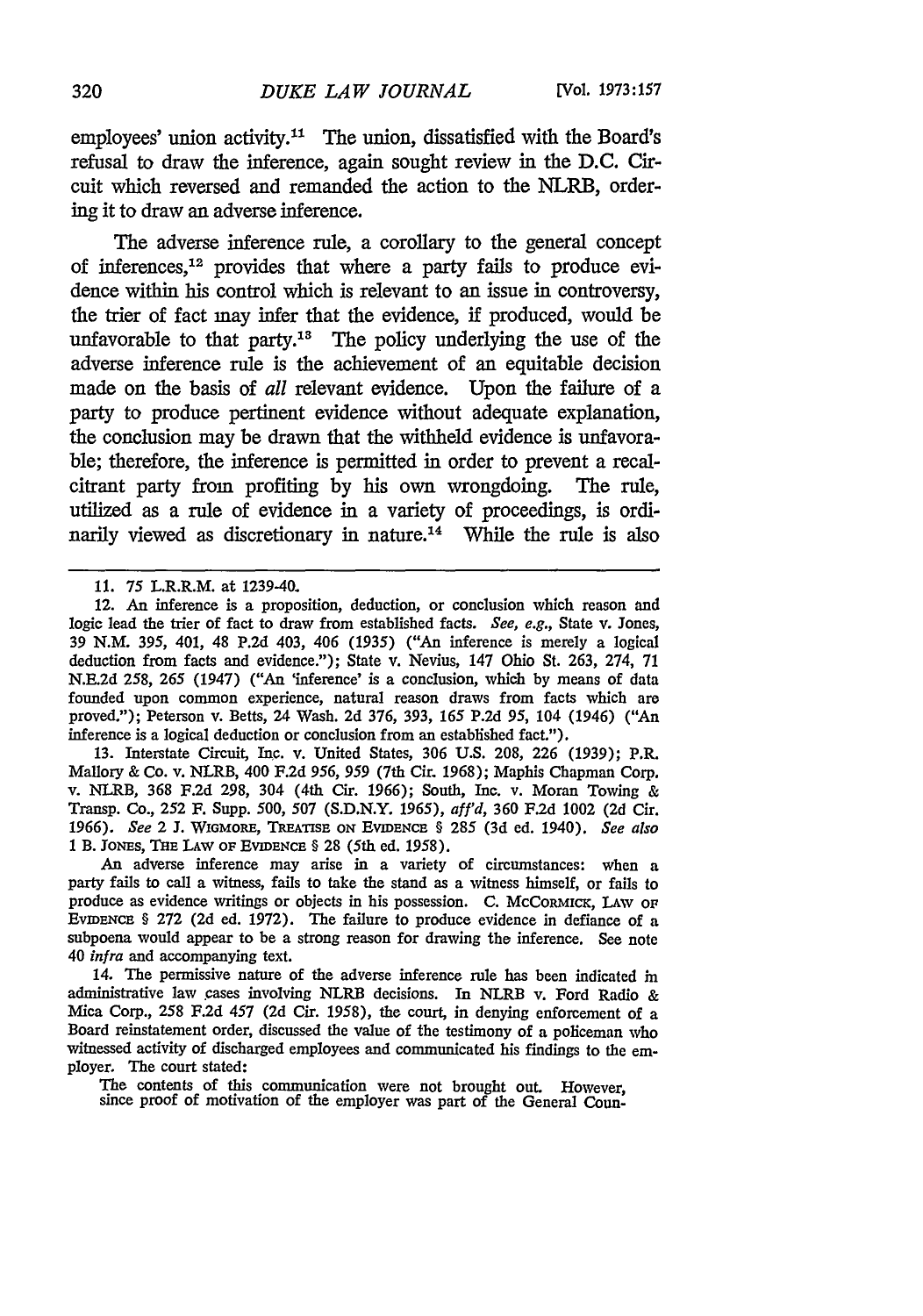utilized **by** other administrative agencies,15 it is implicitly available in NLRB proceedings which must be conducted, so far as practicable, in accordance with the rules of evidence utilized in the federal district courts. $16$  Furthermore, the authority to draw any inferences from the facts has been expressly placed **by** Congress exclusively in the Board<sup>17</sup> and has been affirmed in case  $1$ aw.<sup>18</sup>

sel's case, his refusal to elicit this readily available and crucial testimony of a distinterested witness *may well be taken to mean that the information was adverse to his case. Id.* at 463 (emphasis added).

In NLRB v. Wallick, 198 F.2d 477 (3d Cir. 1952), business partners were ac-<br>cused of an unfair labor practice in closing their plant upon hearing that employees were joining the union. The court indicated:

The trial examiner noted that respondents had failed to adduce evidence<br>as to their profit-loss position. This evidence was vital and it was clearly<br>within respondents' power to produce it. The Board *would have been*<br>*war* 

In Crowe Gravel Co., 168 N.L.R.B. 1040 (1967), the trial examiner held that employees were discharged because of their union membership in violation of the NLRA. In response to the employer's defense that the discharges were economically motivated, the trial examiner indicated:

The failure to offer such evidence, [of the alleged change in the nature of sales] especially when viewed in the light of the unreliability of [the em-<br>ployer's] testimony, *permits* the inference, which is made . **.** . . (em-<br>phasis added). *Id.* at 1047.

*Cf.* Maphis Chapman Corp. v. NLRB, 368 F.2d 298 (4th Cir. 1966); NLRB v. Entwistle Mfg. Co., 120 F.2d 532 (4th Cir. 1941).

The permissive nature of the adverse inference rule has been indicated in civil law cases as well. *See, e.g.,* Teamsters Local 167 v. United States, 291 U.S. 293, 298 (1934) ("justly may be inferred"); Bray v. United States, 306 F.2d 743, **747 (1967)** ("jury is *permitted* but not compelled") (emphasis in original); United States v. Roberson, **233** F.2d 517, 519 (5th Cir. 1956) (failure to offer evidence "may in a proper case be considered as a circumstance against him"); Washington Gas Light Co. v. Biancaniello, 183 F.2d 982, 985 (1950) ("permits the inference"); Austerberry v. United States, 169 F.2d 583, 593 (6th Cir. 1948) ("justified in concluding"); Borkovic v. Pennsylvania R.R., 180 F. Supp. 495, 501 (W.D. Pa. 1960) ("the jury may infer"). *See* note 34 *infra. See generally* 1 B. JoNES, *supra* note 13, § **28; C.** MCCORaMIcK, *supra* note 13, § 272; 2 **J.** WIGMoRE, *supra* note **13,** § 285.

*15.* N. Sims Organ & Co. v. SEC, 293 F.2d 78, 80 **(2d** Cir. 1961); Evis Mfg. Co. v. FTC, 287 F.2d 831, 847 (9th Cir. 1961).

16. Any such proceeding shall, so far as practicable, be conducted in ac- cordance with the rules of evidence applicable in the district courts of the United States under the rules of civil procedure for the district courts of the United States, adopted by the Supreme Court of the United States pursuant to section 2072 of Title 28. 29 U.S.C. § 160(b) (1970).

17. "The findings of the Board with respect to questions of fact if supported by substantial evidence on the record considered as a whole shall be conclusive." *Id.* § 160(e).

18. NLRB v. Link-Belt Co., 311 U.S. 584, 597 (1940) ("Congress entrusted the Board, not the Courts with the power to draw inferences from the facts.'); NLRB v. Falk Corp., 308 U.S. 453, 461 (1940); NLRB v. Pennsylvania Greyhound Lines, 303 U.S. 261, 270 (1938); NLRB v. Sequoyah Mills, Inc., 409 **F.2d 606, 609**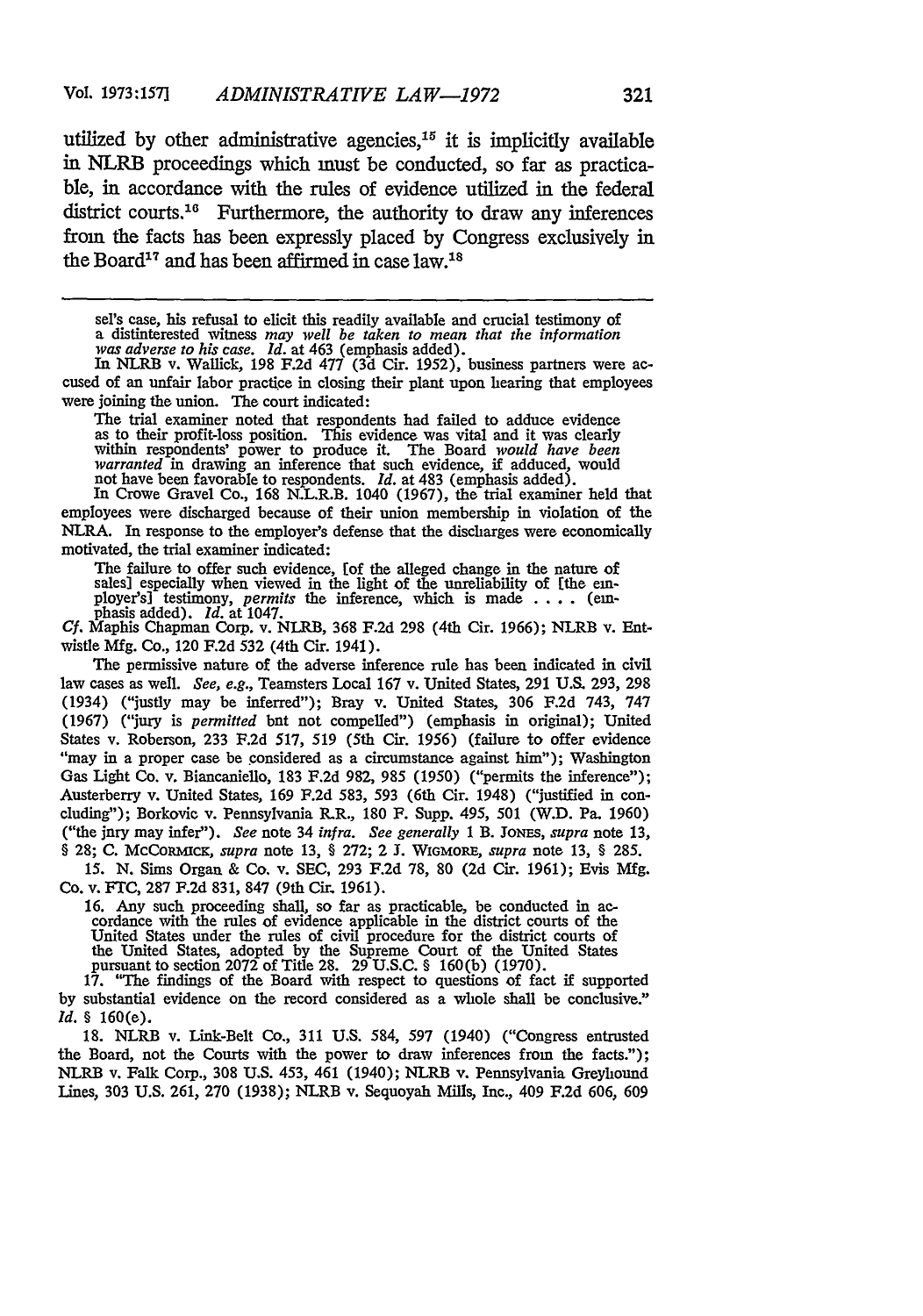When reviewing NLRB proceedings, courts are limited to determining whether or not the agency decision rests upon substantial evidence.<sup>19</sup> Section 10(e) of the NLRA provides that when a court reviews an order of the Board, [tihe findings of the Board with respect to questions of fact if supported by substantial evidence on the record considered as a whole shall be conclusive." $20$  This section has been construed to mean that a reviewing court must not displace the Board's choice between two conflicting views, but can only set aside a Board decision when

it cannot conscientiously find that the evidence supporting that decision is substantial, when viewed in the light that the record in its entirety furnishes, including the body of evidence opposed to the Board's view. <sup>21</sup>

Thus, an NLRB decision turning on evidentiary inferences is not altogether immune from judicial review, but it may be overturned only when a court determines that the findings of the agency with respect to questions of fact are not supported by "substantial evidence."<sup>22</sup> Pursuant to this statutory mandate, the courts have denied enforcement to Board orders when the Board has relied on circumstantial evidence that is not "substantial,"<sup>28</sup> or has drawn inferences deemed either "unreasonable"<sup>24</sup> or "clearly in error."<sup>25</sup> Orders of the NLRB have occasionally been denied enforcement when the trial examiner's drawing of inferences has been rejected by the Board.<sup>26</sup>

**19.** 29 **U.S.C.** § 160(e) (1970).

20. *Id.*

21. Universal Camera Corp. v. NLRB, 340 U.S. 474, 488 (1951). *See* also 62 CoLUM. L. REV. 1330 (1962).

22. 29 U.S.C. § 160(e) (1970). *See generally* 4 DAVIS §§ 29.02, .05, *.06 (1958).*

23. NLRB v. Stafford, 206 F.2d 19 (8th Cir. *1953). See also* Peoples Motor Exp. v. NLRB, **165** F.2d 903 (4th Cir. 1948).

24. NLRB v. Sunset Minerals, Inc., 211 F.2d 224, **226** (9th Cir. 1954); Tampa Times Co. **v.** NLRB, 193 F.2d 582, 583 (5th Cir. 1952).

*25.* United States Steel Co. v. NLRB, 196 F.2d *459, 465* (7th Cir. 1952). *See* Cooper, *Administrative Lav: The "Substantial Evidence" Rule,* 44 A.B.A.J. 945, 949 *(1958).*

26. Southwest Latex Corp. v. NLRB, 426 **F.2d** 50 (5th Cir. 1970); Cain's Cof-

<sup>(10</sup>th Cir. 1969); NLRB v. Power Equip. Co., 313 F.2d 438, 441 (6th Cir. 1963) ("As a reviewing court, we are not free to draw this latter inference, even though we may think it the more logical and might do so were we hearing the case de novo."); NLRB v. Minnesota Mining & **Mfg.** Co., **179 F.2d 323, 325** (8th Cir. 1950); NLRB v. Austin Co., 165 F.2d 592, *596* (7th Cir. 1947). *See also* 4 **DAVIS** *§* 29.05 (1958).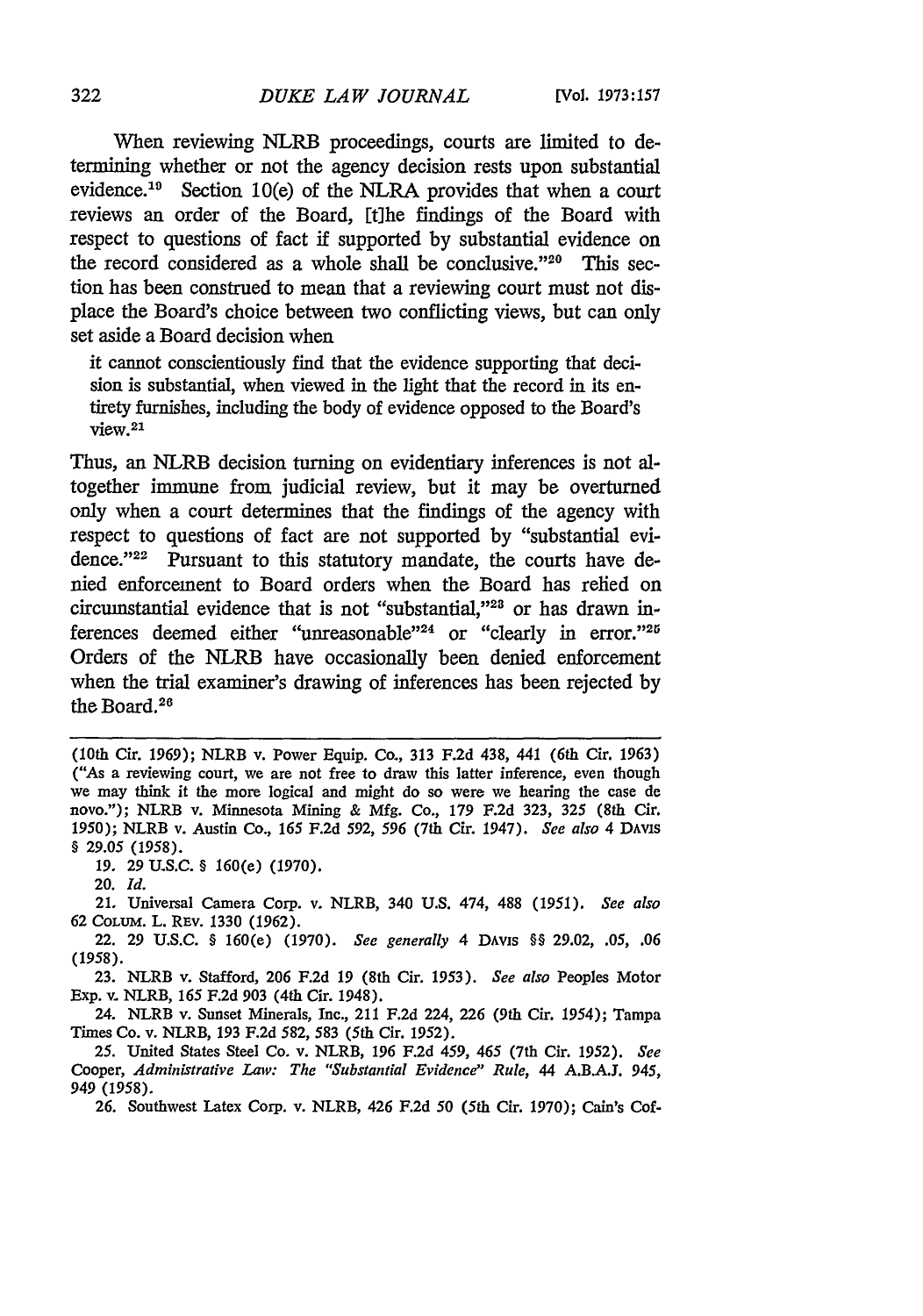There are, however, several countervailing factors which weigh heavily in favor of affirming an agency decision concerning an adverse inference. First, an administrative body which deals in a single, specialized field is presumed to be more qualified to make findings of fact within that area.<sup>27</sup> Second, an agency decision is based directly upon first-hand knowledge of a case, and often upon direct contact with the parties involved;<sup>28</sup> in contrast, both the first-hand knowledge and contact are lacking when an appellate court views the bare record. The third factor weighing in favor of affirming an agency decision concerning an adverse inference is comity-the practical principle of not encouraging undue judicial interference with agencies and the administrative process.<sup>29</sup> In addition, al-

Courts have also upheld the Board's rejection of the trial examiner's drawing of inferences. NLRB v. Central Mach. & Tool Co., 424 F.2d 542 (10th Cir. 1970); AFL-CIO v. NLRB, 420 F.2d 1296 (D.C. Cir. 1969); Rocky Mountain Natural Gas Co. v. NLRB, 326 F.2d 949 (10th Cir. 1964).

In Brief for Petitioner at 10, UAW v. NLRB, 459 F.2d 1329 (D.C. Cir. 1972), it was stated:

Indeed Board decisions have been set aside on review where the adverse inference was not drawn. NLRB v. Ohio Calcium Co., 133 F.2d 721, 727 (CA 6, 1943); NLRB v. Ford Radio & Mica Corp., 258 F.2d 457, 463 (CA 2, 1958); NLRB v. Tennessee Consolidated Coal Co., 307 F.2d 374, 378 (CA 6, 1962); *cf.* NLRB v. Selwyn Shoe Manu. Corp., 428 F.2d 217, 225-26 (CA 8, 1970).

A careful examination of these cases reveals, however, that in none of the cases was the failure to draw the inference the cause for the setting aside of the Board decision.

27. Radio Officers' Union v. NLRB, 347 U.S. 17, 49 (1954); Universal Camera Corp. v. NLRB, 340 U.S. 474, 488 *(1951). See also* W. GELLHORN, FEDERAL *AD-***MINISTRATIvE PROCEEDINGS** 87 (1941); Jaffe, *Judicial Review: Question of Fact,* 69 HARV. L. REV. 1020, 1038-40 (1956).

28. Universal Camera Corp. v. NLRB, 340 U.S. 474, 496 (1951); American Brake Shoe Co. v. NLRB, 244 F.2d 489, 493 (7th Cir. 1957). In an unfair labor practice proceeding, the trial examiner conducts the hearing on the complaint, rules on motions and the admissibility of evidence, sees documentary evidence, and hears the examination and cross-examination of witnesses. **1** B. WERNE, *supra* note 5, *§* **8.5.**

The Board, in contrast, makes its findings, conclusion, and order on the basis of the record, the trial examiner's decision and recommended order, the exceptions to the trial examiner's decision and order, and the supporting briefs of the parties. *Id. §* 8.7.

For discussion of the effect of disagreement between the Board and the trial examiner who has observed the witnesses and lived with the case, see Cooper, *supra* note 25, at 1002.

**29.** *See, e.g.,* McKart v. United States, 395 U.S. 185, 193 (1969). *See also* 4 DArvs § 28.21 (1958).

fee Co. v. NLRB, 404 F.2d 1172 (10th Cir. 1968). *See also* NLRB v. Neuhoff Bros. Packers, Inc., 398 F.2d 640, 644 (5th Cir. 1968).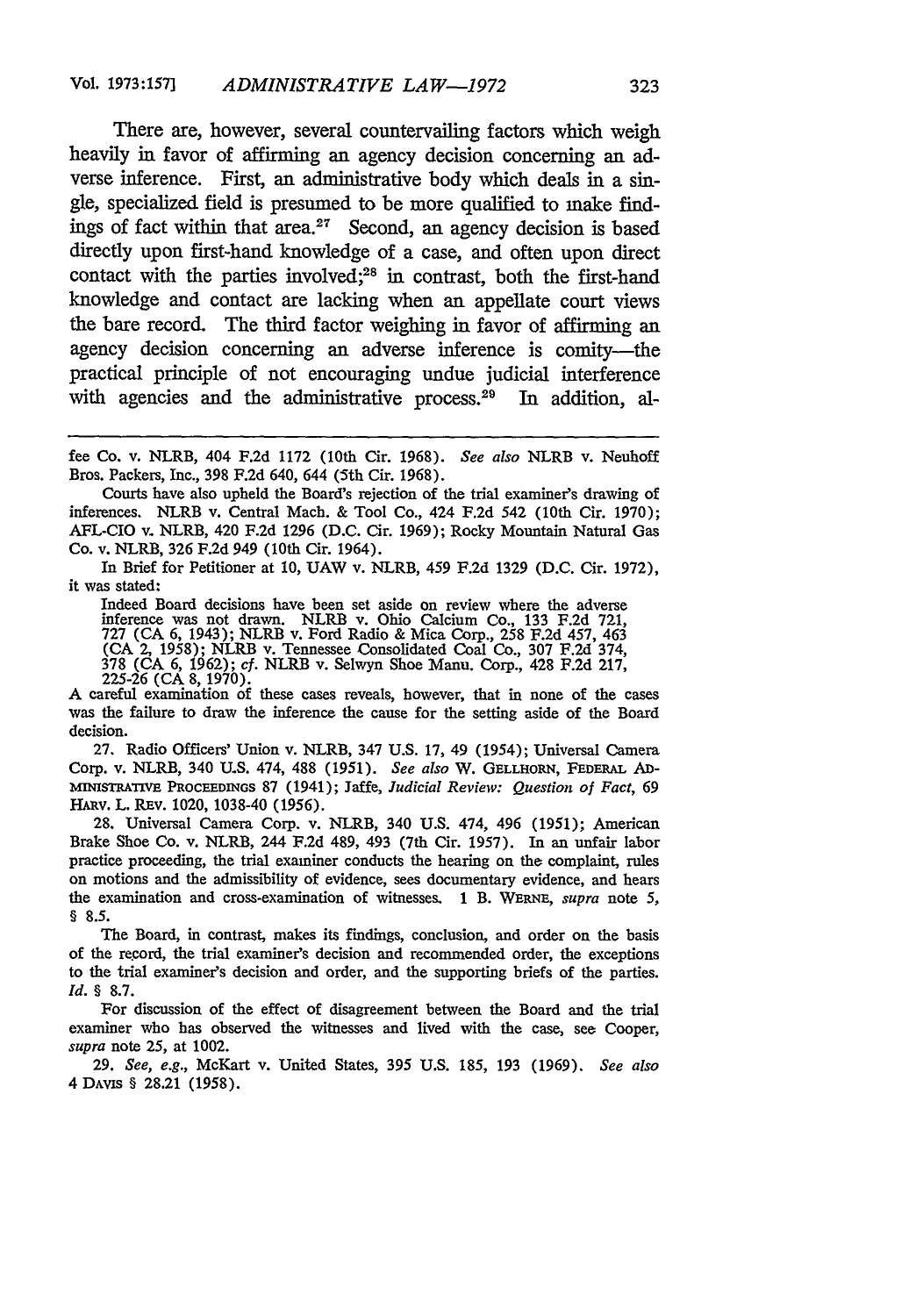though courts have previously upheld the use of adverse inferences drawn by triers of fact in agency proceedings<sup>30</sup>—as well as in civil  $cases^{31}$ —and while the adverse inference rule has been applied by the Board in cases factually similar to  $UAW$  v.  $NLRB$ <sup>32</sup> no court previous to *UAW* had compelled the agency to draw an adverse inference. Finally, as the dissent points out, $3<sup>3</sup>$  there is some authority indicating that, at least in civil law cases, the failure of the finder of fact to draw an adverse inference is discretionary and thus not an error reviewable on appeal.<sup>34</sup>

*In UAW v. NLRB,35* with one judge dissenting in part, the Court of Appeals for the District of Columbia Circuit ordered the NLRB to draw an adverse inference from the employer's failure to produce relevant evidence in an unfair labor practice proceeding. The court also ordered that the company's cost-cutting defense be stricken if subpoenaed hiring records were not produced within 30

30. Bradley v. United States, 322 F. Supp. 369 (D. Alaska, 1971); Smyth v. United States Civil **Serv.** Comm'n, **291** F. Supp. 568 **(E.D.** Wis. 1968).

31. Interstate Circuit, Inc. v. United States, 306 **U.S.** 208, 225-26 **(1939);** Glimco v. Commissioner, 297 F.2d 537, 540-41 (7th Cir.), *cert. denied,* **393 U.S.** 981 **(1968);** Daniel v. United States, 234 F.2d 102, 106 (5th Cir. *1956).*

**32.** NLRB v. Drennon Food Prods. Co., **272** F.2d **23** (5th Cir. 1959); Welcome-American Fertilizer Co., 169 N.L.R.B. 862 (1968).

33. 459 F.2d at 1349.

34. *See* Aetna Cas. & Sur. Co. v. Smith, **127** A.2d 556 (D.C. Mun. App. *1956). In Aetna,* a used car business operator brought an action against his insurer for indemnification for loss of an automobile taken from him but failed to introduce records to substantiate his claim as to the value of the automobile. The insurer contended that the failure to produce records gave rise to a conclusive presumption that the records were unfavorable to the operator. In affirming a judgment against the insurer, the court stated that:

Assuming there was sufficient foundation for an unfavorable inference of this kind, the fact that the trial court failed to draw the inference constitutes no error reviewable on appeal. *The inference arising from the re- fusal or unexplained failure to produce relevant documentary evidence is* permissive in nature, and is merely another factor which may be given<br>consideration by the trier of facts when weighing the evidence and deter-<br>mining the credibility of witnesses. Id. at 559 (emphasis added).

The court again noted:

The trial court could have drawn an unfavorable inference, but it was not required to do so and apparently chose not to. Failure of the trier of facts to draw an inference, permissible in nature, cannot be advanced to an appellate court as a ground justifying reversal of the judgment. *Id.*

*See also* Gosch v. Gomez, 450 P.2d 1016 (Colo. 1969), where the court, in affirming a judgment to dismiss a claim against an estate, stated:

It is the peculiar responsibility of the trial judge to determine what infer- ences should be reasonably drawn from the evidence he hears, and the drawing of or the refusal to draw inferences **by** a trial judge will not be disturbed by us unless reasonable minds could not differ on the result. *Id.* at 1017.

*35. 459* F.2d 1329 **(D.C.** Cir. 1972).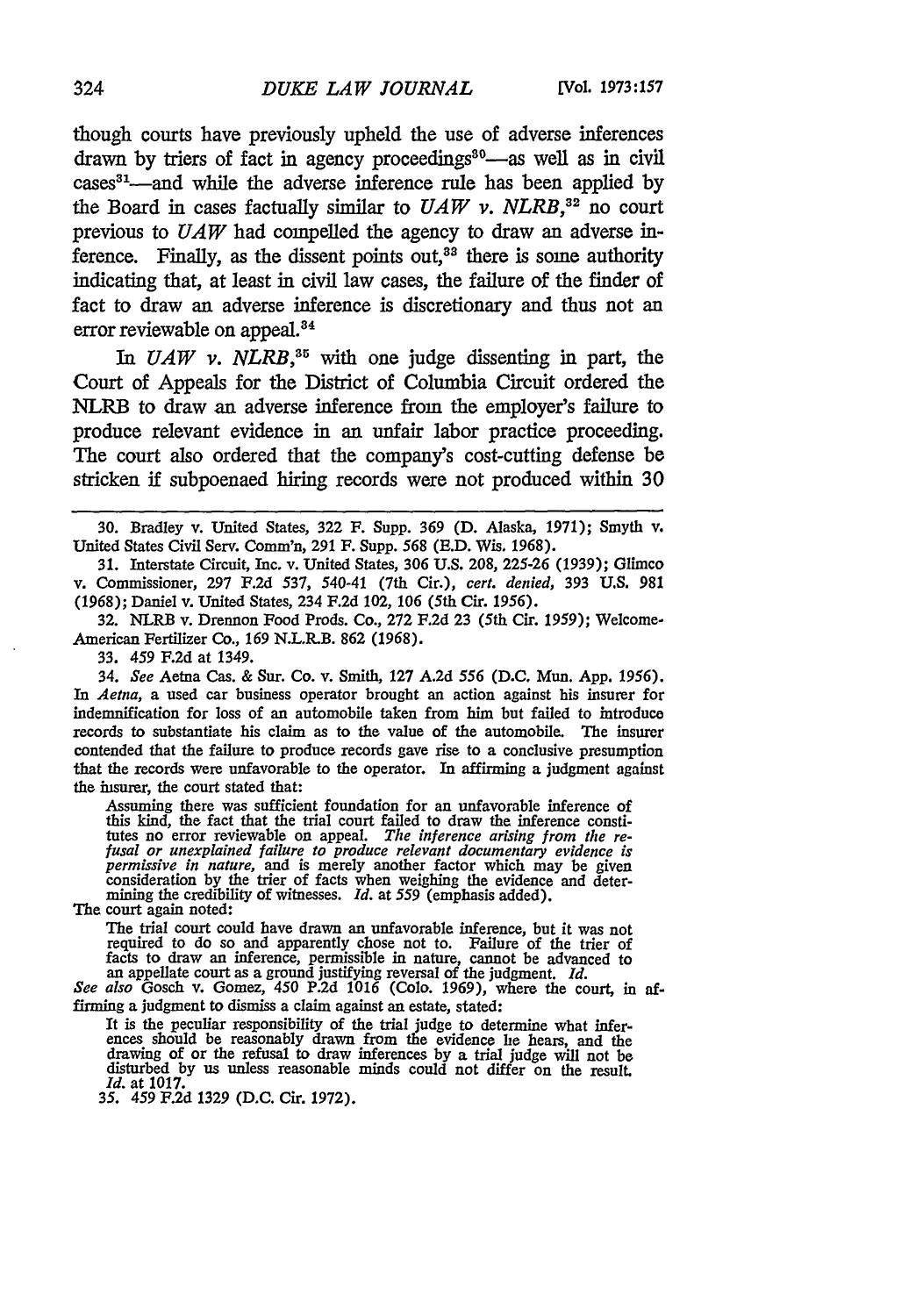days.<sup>36</sup> After setting out the adverse inference rule,<sup>37</sup> the majority opinion noted the propriety of utilizing the rule in this particular fact situation.<sup>38</sup> The *UAW* majority, indicating that the reasons for the Board's refusal to draw the inference were unsatisfactory and irrational,<sup>39</sup> noted that common sense alone would suggest that one who defies a subpoena to produce records, absent a showing of adequate justification, is withholding adverse evidence from the trier of fact.40 However, although the court cited case precedent to indicate that judicial intervention is necessary and proper to insure a "fair hearing,"<sup>41</sup> the majority opinion not only failed to cite specific authority for ordering an adverse inference drawn, but also failed adequately to refute the contention that an adverse inference was a discretionary device.<sup>42</sup> Buttressing its decision to order the drawing of the inference by noting that nothing would be gained by further remand<sup>43</sup> and that the case had already been held up in seven years of litigation,<sup>44</sup> the court commented summarily that it is sometimes necessary for a reviewing court to "take direct action" in response to irrational or arbitrary administrative conduct.<sup>45</sup>

*UAW v. NLRB* is both significant and troublesome. As noted, the *UAW* court is apparently the first court to have expressly and affirmatively ordered the NLRB to draw an adverse inference. In so doing, the court did not effectively come to grips with the es-

39. *Id.* at 1341 ("reasons. **.** .range from unconvincing to trivial"); *id.* at 1342 ("none of these reasons will withstand even cursory analysis"); *id.* at 1346 ("is supported by no reason"); *id.* ("administrative agencies are not authorized to act arbitrarily and capriciously and that they, unlike juries, are required to give rational reasons for their decisions").

- 40. *Id.* at 1338.
- 41. *Id.* at 1341.

42. After noting the Board's argument that the adverse inference was "permissive only," the court cited its prior opinion in the case, 419 F.2d **686** (D.C. Cir. 1969), as implicitly holding that the rule was not permissive. (In that opinion, the court remanded to the Board for an explanation of why the inference was not drawn.) The court went on to say that "Emlore fundamentally," an administrative agency must not act arbitrarily and must give rational reasons for its decisions. *Id.* at 1346. This would seem to be, at best, a bootstrap argument.

43. *Id.* at 1347.

44. *Id.* at 1348.

45. *Id.* **at 1347.**

**<sup>36.</sup>** *Id.* at 1347-48. It should be noted that the orders could, depending upon the employer's subsequent actions, be conflicting. **If** the records are produced, it would be unnecessary to draw an inference.

<sup>37.</sup> *Id.* at 1335-36.

<sup>38.</sup> *Id.* at 1340-42.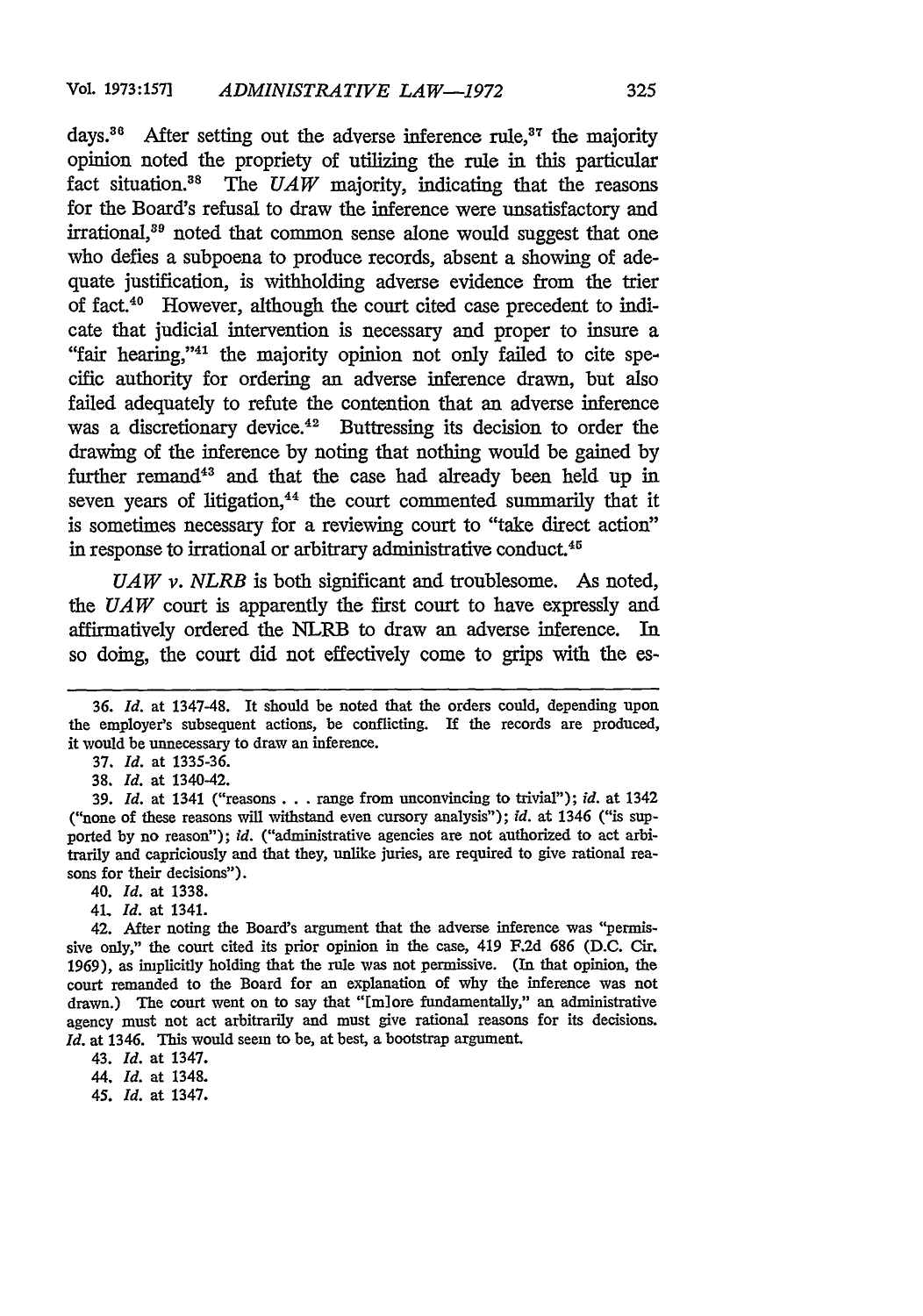tablished view that an adverse inference is permissive and the drawing of inferences is within the discretion of the NLRB, not the courts. In apparent disregard of the usual rule that a trial examiner's findings accepted by the Board concerning the credibility of witnesses is to be especially respected,46 the *UAW* majority cursorily rejected the agency's determination that the employer's testimony was trustworthy and reliable. Since the trial examiner accepted the employer's testimony and the Board adopted the examiner's proposed opinion,<sup>47</sup> the Board's determination on the matter of credibility should not have been so lightly disregarded.<sup>48</sup> Nevertheless, the court of appeals' decision reversing the NLRB and ordering the adverse inference may be regarded as correct, since the majority opinion effectively rebutted the generally unsatisfactory reasoning utilized by the Board in determining not to draw the inference. Basing its refusal to draw the adverse inference primarily on the credibility of the employer,<sup>49</sup> the Board had lent little weight to the fact that it was the same employer who defied an administrative subpoena to produce the records about which he testified. The failure of the employer to produce relevant records in defiance of a subpoena and without explanation would seem sufficient in and of itself to warrant the use of an adverse inference. The question which remains, however, is whether *UAW is* simply an isolated instance of a court straining to reach an equitable decision in an unusual and limited factual setting.<sup>50</sup> If it is not, the enunciation of

46. NLRB v. Bendix Corp., 299 **F.2d 308** (6th Cir. 1962); NLRB v. Marcus Trucking Co., 286 F.2d 583 (2d Cir. 1961); NLRB v. C. Malone Trucking, Inc., 278 F.2d 92 (1st Cir. 1960). *But see* NLRB v. Mt. Vernon Tel. Corp., 352 F.2d 977 (6th Cir. *1965).* See also note 28 supra.

47. Gyrodyne Co. of America, Inc., 185 N.L.R.B. No. 133, 75 L.R.R.M. 1238 (1970) (supplemental decision).

48. In NLRB v. Dinion Coil Co., 201 F.2d 484, 490 (2d Cir. 1952), the court of appeals commented:

we surely may not upset the Board when it accepts a finding of an Exami-<br>ner which is grounded upon  $\dots$  [the] Examiner's evaluation of oral<br>testimony as reliable, unless on its face it is hopelessly incredible  $\dots$ .<br>See

trial examiner and the NLRB, see 1 B. WERNF, *supra* note *5,* § 8.7; M. MANOFF, **LABOR RELATIONS** LAw 136-37 (3d ed. 1958). See also note 28 *supra.*

49. Gyrodyne Co. of America, Inc., 185 N.L.R.B. No. 133, 75 L.R.R.M. 1238, 1239 (1970) (supplemental decision).

50. The case had been in court for seven years. In commenting on this delay, Judge Wright, speaking for the majority, commented caustically:

Once in a great while, a case comes before this court which makes one wonder whether the judicial system is still equipped to deal with a litigant determined to frustrate the workings of justice. Unfortunately, this is such a case. . **.** . The time has come to stop Gyrodyne from accruing interest